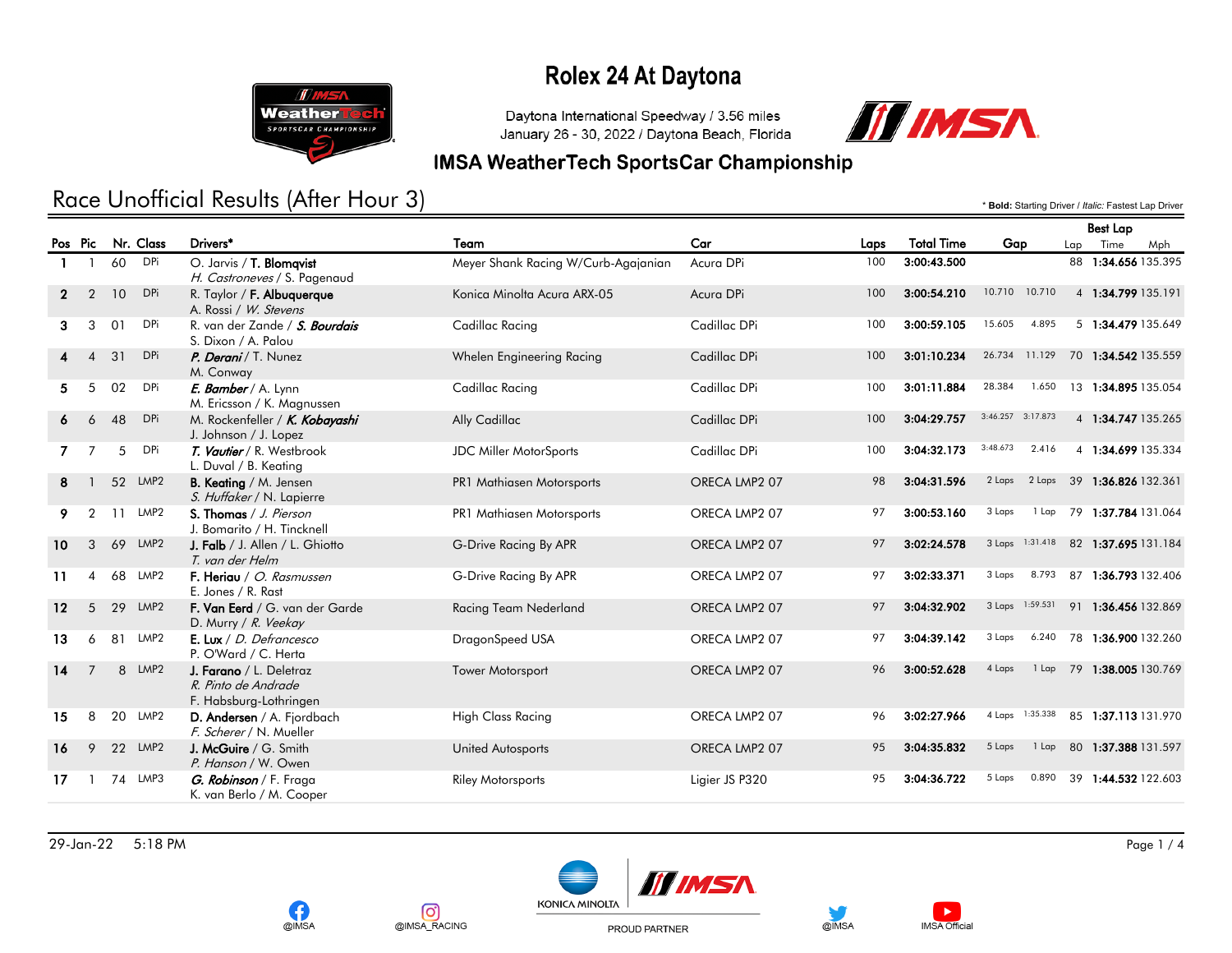

Daytona International Speedway / 3.56 miles January 26 - 30, 2022 / Daytona Beach, Florida



#### **IMSA WeatherTech SportsCar Championship**

## Race Unofficial Results (After Hour 3) **And a set of the Case of Lap Driver /** *Italic:* **Fastest Lap Driver /** *Italic:* **Fastest Lap Driver**

|     |                |            |                                                           |                               |                             |      |                   |                   |    | <b>Best Lap</b>     |
|-----|----------------|------------|-----------------------------------------------------------|-------------------------------|-----------------------------|------|-------------------|-------------------|----|---------------------|
|     | Pos Pic        | Nr. Class  | Drivers*                                                  | Team                          | Car                         | Laps | <b>Total Time</b> | Gap               |    | Time<br>Mph<br>Lap  |
| 18  | $\overline{2}$ | 36 LMP3    | J. Andretti / J. Burdon / R. Lindh<br>G. Chaves           | Andretti Autosport            | Ligier JS P320              | 95   | 3:04:38.031       | 1.309<br>5 Laps   |    | 74 1:44.298 122.878 |
| 19  | 3              | LMP3<br>33 | J. Barbosa / M. Jakobsen<br>S. Priaulx / L. Willsey       | Sean Creech Motorsport        | Ligier JS P320              | 95   | 3:04:44.244       | 6.213<br>5 Laps   |    | 43 1:43.599 123.707 |
| -20 | $\overline{4}$ | 54 LMP3    | J. Bennett / C. Braun / G. Kurtz<br>N. Jonsson            | <b>CORE Autosport</b>         | Ligier JS P320              | 95   | 3:04:48.542       | 4.298<br>5 Laps   |    | 82 1:45.563 121.406 |
| 21  | 5              | 26 LMP3    | N. Siegel / C. Shields / C. Crews<br>U. de Wilde          | Muehlner Motorsports America  | Duqueine D08                | 94   | 3:02:59.658       | 6 Laps<br>1 Lap   |    | 86 1:43.850 123.408 |
| 22  |                | 9 GTDPRO   | M. Campbell / M. Jaminet<br>F. Nasr                       | <b>Pfaff Motorsports</b>      | Porsche 911 GT3R            | 94   | 3:04:34.103       | 6 Laps 1:34.445   |    | 39 1:46.005 120.900 |
| 23  | $\overline{2}$ | 14 GTDPRO  | J. Hawksworth / <b>B. Barnicoat</b><br>K. Kirkwood        | VasserSullivan                | Lexus RC F GT3              | 94   | 3:04:35.227       | 6 Laps<br>1.124   |    | 5 1:46.079 120.815  |
| 24  | 3              | 4 GTDPRO   | T. Milner / N. Tandy<br>M. Sorensen                       | Corvette Racing               | Chevrolet Corvette C8.R GTD | 94   | 3:04:36.871       | 6 Laps<br>1.644   |    | 41 1:46.312 120.551 |
| 25  | ⊿              | 3 GTDPRO   | A. Garcia / J. Taylor<br>N. Catsburg                      | Corvette Racing               | Chevrolet Corvette C8.R GTD | 94   | 3:04:38.909       | 6 Laps<br>2.038   |    | 38 1:46.259 120.611 |
| 26  | 5              | 23 GTDPRO  | R. Gunn / A. Riberas / M. Martin                          | Heart of Racing Team          | Aston Martin Vantage GT3    | 94   | 3:04:46.082       | 6 Laps<br>7.173   |    | 37 1:45.937 120.977 |
| 27  | 6              | 79 GTDPRO  | C. MacNeil / J. Andlauer<br>M. Cairoli / A. Picariello    | WeatherTech Racing            | Porsche 911 GT3R            | 94   | 3:04:46.611       | 0.529<br>6 Laps   |    | 3 1:45.722 121.223  |
| 28  |                | 57 GTD     | R. Ward / P. Ellis / M. Grenier<br>L. Auer                | Winward Racing                | Mercedes-AMG GT3            | 94   | 3:04:48.442       | 6 Laps<br>1.831   |    | 5 1:46.018 120.885  |
| 29  | $\overline{2}$ | 39<br>GTD  | R. Megennis / C. Lewis<br>S. Mitchell / J. Westphal       | CarBahn with Peregrine Racing | Lamborghini Huracan GT3     | 94   | 3:04:49.621       | 1.179<br>6 Laps   |    | 77 1:46.338 120.521 |
| 30  | 6              | 38 LMP3    | D. Goldburg / H. Abe / G. Grist<br>N. Pino                | Performance Tech Motorsports  | Ligier JS P320              | 93   | 3:01:01.923       | 7 Laps<br>$1$ Lap |    | 5 1:45.009 122.046  |
| 31  |                | 15 GTDPRO  | D. Mueller / P. Assenheimer<br>A. Cindric                 | Proton USA                    | Mercedes-AMG GT3            | 93   | 3:01:16.199       | 7 Laps<br>14.276  | 37 | 1:46.073 120.822    |
| 32  | 8              | 63 GTDPRO  | R. Ineichen / M. Mapelli<br>A. Caldarelli / M. Bortolotti | TR3 Racing                    | Lamborghini Huracan GT3     | 93   | 3:01:18.872       | 2.673<br>7 Laps   |    | 67 1:46.328 120.532 |
| 33  | 3              | 16 GTD     | R. Hardwick / Z. Robichon<br>J. Heylen / R. Lietz         | Wright Motorsports            | Porsche 911 GT3R            | 93   | 3:02:31.613       | 7 Laps 1:12.741   |    | 44 1:46.081 120.813 |
| 34  | 9              | 62 GTDPRO  | A. Pier Guidi / J. Calado<br>D. Serra / D. Rigon          | Risi Competizione             | Ferrari 488 GT3             | 93   | 3:02:36.673       | 7 Laps<br>5.060   |    | 42 1:45.595 121.369 |
| 35  | 10             | 2 GTDPRO   | L. Vanthoor / P. Pilet / D. Olsen<br>A. Imperatori        | <b>KCMG</b>                   | Porsche 911 GT3R            | 93   | 3:02:37.113       | 7 Laps<br>0.440   |    | 38 1:45.963 120.948 |



ତା

@IMSA\_RACING





PROUD PARTNER



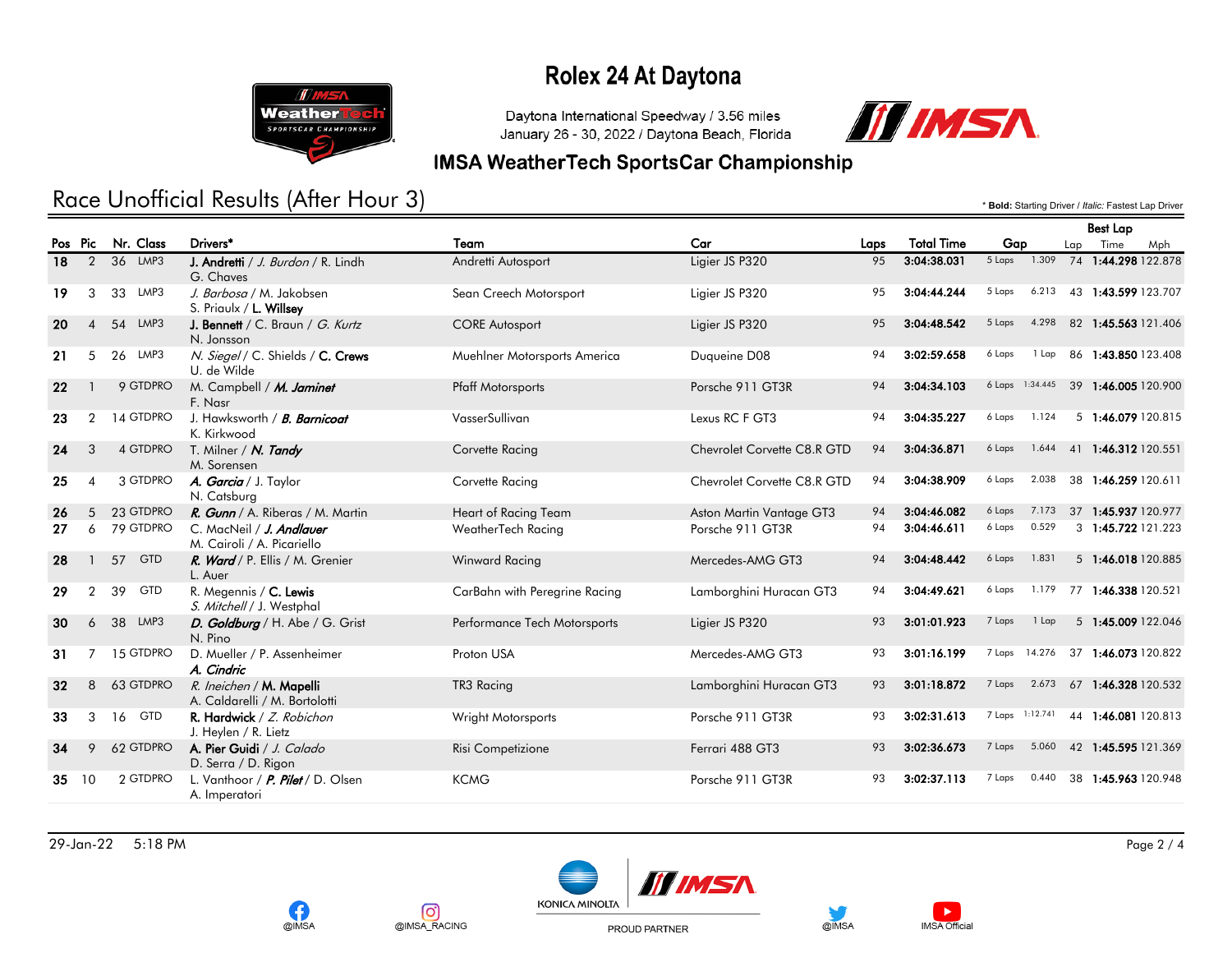

Daytona International Speedway / 3.56 miles January 26 - 30, 2022 / Daytona Beach, Florida



Best Lap

#### **IMSA WeatherTech SportsCar Championship**

## Race Unofficial Results (After Hour 3) **And a set of the Case of Lap Driver /** *Italic:* **Fastest Lap Driver /** *Italic:* **Fastest Lap Driver**

|       |                |    |            |                                                             |                              |                          |      |                   |                 |                 |             | <b>Best Lap</b>           |     |
|-------|----------------|----|------------|-------------------------------------------------------------|------------------------------|--------------------------|------|-------------------|-----------------|-----------------|-------------|---------------------------|-----|
|       | Pos Pic        |    | Nr. Class  | Drivers*                                                    | Team                         | Car                      | Laps | <b>Total Time</b> | Gap             |                 | Time<br>Lap |                           | Mph |
| 36    | $\overline{4}$ |    | $44$ GTD   | <b>J. Potter</b> / A. Lally / S. Pumpelly<br>J. Adam        | Magnus Racing                | Aston Martin Vantage GT3 | 93   | 3:02:41.268       | 7 Laps          |                 |             | 4.155 67 1:47.122 119.639 |     |
| 37    | 5              |    | 27 GTD     | R. De Angelis / I. James<br>D. Turner / T. Gamble           | Heart of Racing Team         | Aston Martin Vantage GT3 | 93   | 3:02:44.355       | 7 Laps          | 3.087           |             | 78 1:47.446 119.278       |     |
| 38    | 6              |    | 96 GTD     | R. Foley / B. Auberlen<br>M. Dinan / J. Klingmann           | <b>Turner Motorsport</b>     | BMW M4 GT3               | 93   | 3:02:45.093       | 7 Laps          | 0.738           |             | 46 1:47.379 119.353       |     |
| 39    | $\overline{7}$ |    | 70 GTD     | B. Iribe / F. Schandorff<br>O. Millroy / J. Pepper          | inception racing             | McLaren 720S GT3         | 93   | 3:02:46.202       | 7 Laps          | 1.109           |             | 5 1:45.853 121.073        |     |
| 40    | 8              | 21 | <b>GTD</b> | S. Mann / L. Perez Companc<br>N. Nielsen / T. Vilander      | AF CORSE                     | Ferrari 488 GT3          | 93   | 3:02:47.514       | 7 Laps          | 1.312           |             | 87 1:46.206 120.671       |     |
| 41    | 9              |    | 98 GTD     | P. Dalla Lana / D. Pittard<br>C. Eastwood / N. Thiim        | Northwest AMR                | Aston Martin Vantage GT3 | 93   | 3:02:55.440       | 7 Laps          | 7.926           |             | 3 1:46.591 120.235        |     |
|       | 42 10          |    | 32 GTD     | M. Skeen / J. Davison<br>S. McAleer / S. Andrews            | Gilbert Korthoff Motorsports | Mercedes-AMG GT3         | 93   | 3:02:56.198       | 7 Laps          | 0.758           |             | 36 1:46.157 120.727       |     |
| 43 11 |                |    | 19 GTD     | <b>B. Sweedler</b> / J. Megrue<br>G. Altoe / J. Segal       | TR3 Racing                   | Lamborghini Huracan GT3  | 93   | 3:02:58.256       | 7 Laps          | 2.058           |             | 60 1:46.360 120.496       |     |
|       | 44 12          | 28 | <b>GTD</b> | M. de Quesada / D. Morad<br>L. Lundqvist / M. Goetz         | Alegra Motorsports           | Mercedes-AMG GT3         | 93   | 3:02:59.293       | 7 Laps          | 1.037           |             | 64 1:46.096 120.796       |     |
|       | 45 13          | 71 | <b>GTD</b> | M. Goikhberg / F. Perera<br>M. Llarena / M. Paul            | T3 Motorsport North America  | Lamborghini Huracan GT3  | 93   | 3:03:06.925       | 7 Laps          | 7.632           |             | 57 1:47.102 119.661       |     |
|       | 46 14          | 59 | <b>GTD</b> | L. Bergstein / J. Miller<br>P. Gallagher / P. Holton        | Crucial Motorsports          | McLaren 720S GT3         | 93   | 3:03:08.575       | 7 Laps          | 1.650           |             | 5 1:46.157 120.727        |     |
| 47    | $\overline{7}$ |    | 6 LMP3     | E. Castro / M. Kranz / A. Ori<br>J. Miller                  | Muehlner Motorsports America | Duqueine D08             | 93   | 3:04:30.259       | 7 Laps 1:21.684 |                 |             | 41 1:45.164 121.867       |     |
| 48    | 15             |    | 75 GTD     | F. Schiller / K. Habul / L. Stolz<br>R. Marciello           | Sun Energy 1                 | Mercedes-AMG GT3         | 92   | 3:00:41.510       | 8 Laps          | $1$ Lap         |             | 38 1:45.966 120.944       |     |
| 49.   | 16             |    | 66 GTD     | K. Simpson / T. Bechtolsheimer<br>M. Miller / M. Farnbacher | <b>Gradient Racing</b>       | Acura NSX GT3            | 92   | 3:02:31.972       |                 | 8 Laps 1:50.462 |             | 82 1:45.902 121.017       |     |
| 50    | 11             |    | 97 GTDPRO  | C. MacNeil / D. Juncadella<br>M. Engel / J. Gounon          | <b>WeatherTech Racing</b>    | Mercedes-AMG GT3         | 92   | 3:02:33.045       | 8 Laps          | 1.073           |             | 83 1:46.147 120.738       |     |
|       | 51 17          |    | 99 GTD     | R. Ferriol / K. Legge / S. Wilson<br>N. Boulle              | <b>Team Hardpoint</b>        | Porsche 911 GT3R         | 92   | 3:02:35.586       | 8 Laps          | 2.541           |             | 86 1:47.290 119.452       |     |
| 52    | 8              |    | 13 LMP3    | O. Fidani / K. Wittmer / L. Kern<br>M. Bell                 | <b>AWA</b>                   | Duqueine D08             | 91   | 3:02:24.937       | 9 Laps          |                 |             | 1 Lap 72 1:44.328 122.843 |     |
| 53    | 18             |    | 42 GTD     | D. Yount / $B.$ Hites<br>J. Conwright / M. Palttala         | NTE/SSR                      | Lamborghini Huracan GT3  | 91   | 3:02:26.050       | 9 Laps          |                 |             | 1.113 74 1:47.070 119.697 |     |

29-Jan-22 5:18 PM Page 3 / 4